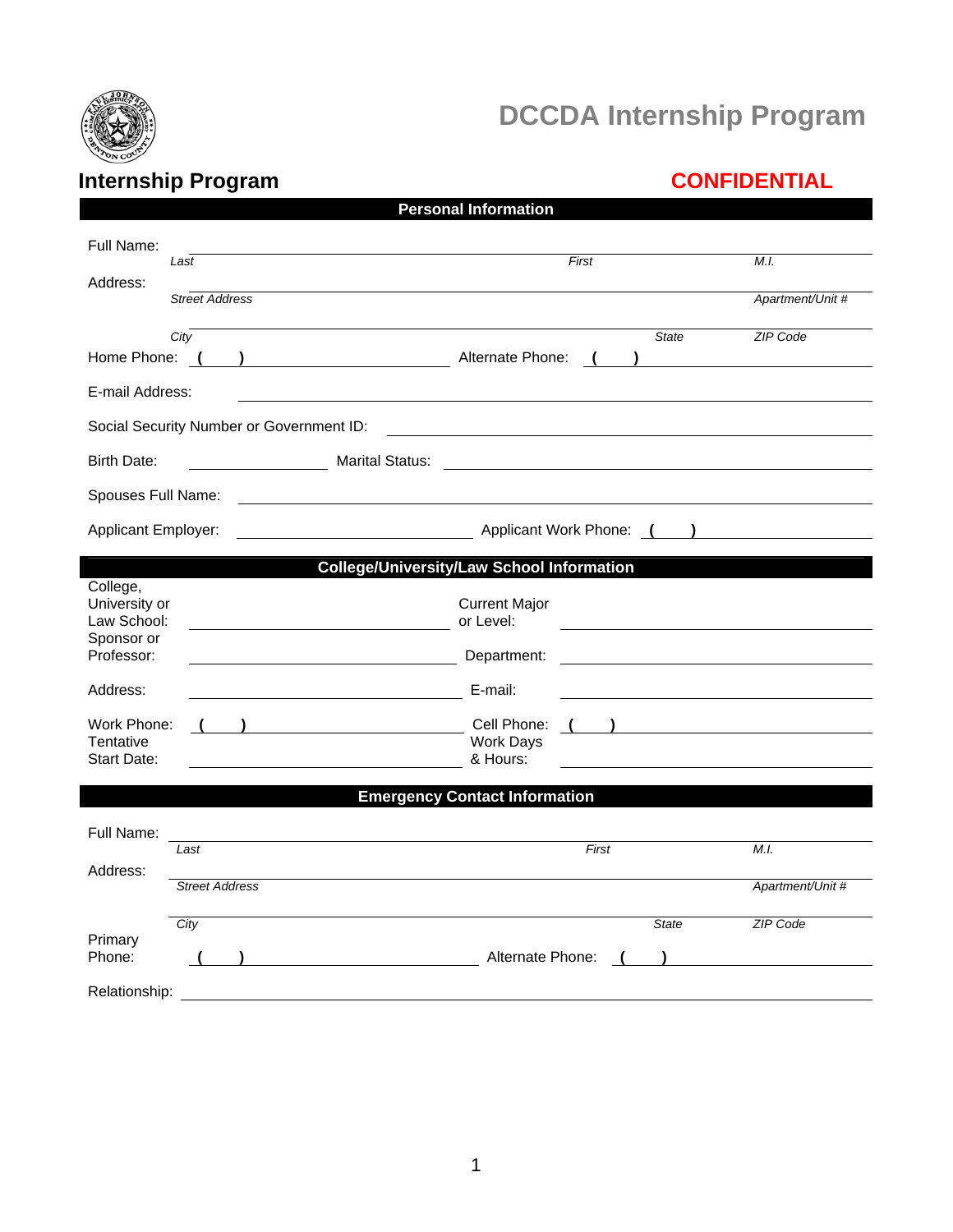### Conflict of Interest Disclosure Legal Work History & Criminal/Civil Case History

To avoid circumstances of conflict, it is important to fully disclose your association with any organization, legal firm, or individual that may have previous or on-going criminal or civil litigation in Denton County; either by full or part-time employment or by personal relationship. In addition, it is important for the applicant to disclose any disposed or pending criminal history that may create a conflict or cause the applicant to be disqualified from participation in the internship program.

The association with legal firms or criminal or civil litigation history of the applicant may or may not preclude the applicant from participating in the DCCDA Internship Program. The final decision of participation will be made by the appropriate representative of the DCCDA, during the application process.

#### **Please complete the attached document if you answer "Yes" to any of the following questions**

Do you currently work, worked for or have association with a legal firm that does business in Denton County?

\_\_\_\_\_\_ Yes \_\_\_\_\_ No

Do you, a relative or close friend or associate, currently have a criminal or civil case(s) filed in Denton County?

\_\_\_\_\_\_ Yes \_\_\_\_\_ No

Have you been arrested or convicted or currently have a pending case of a Class B or greater (including felony) criminal offense(s) in Denton County, any county in the state of Texas, any state in the United States or in a United States federal court?

\_\_\_\_\_\_ Yes \_\_\_\_\_ No

Do you, a relative, close friend or associate, or employer to your knowledge have pending civil litigation against Denton County, including any department or individual employed or associated with Denton County.

\_\_\_\_\_\_ Yes \_\_\_\_\_ No

I understand that my falsifying any part of this document or failing to fully disclose required information will result in immediate termination and disqualification from the DCCDA Internship program.

X \_\_\_\_\_\_\_\_\_\_\_\_\_\_\_\_\_\_\_\_\_\_\_\_\_\_\_\_\_\_\_\_\_\_\_\_\_\_\_\_ \_\_\_\_\_\_\_\_\_\_\_\_\_

Signature of Applicant DATE:

#### ALL INFORMATION PROVIDED WILL REMAIN CONFIDENTIAL